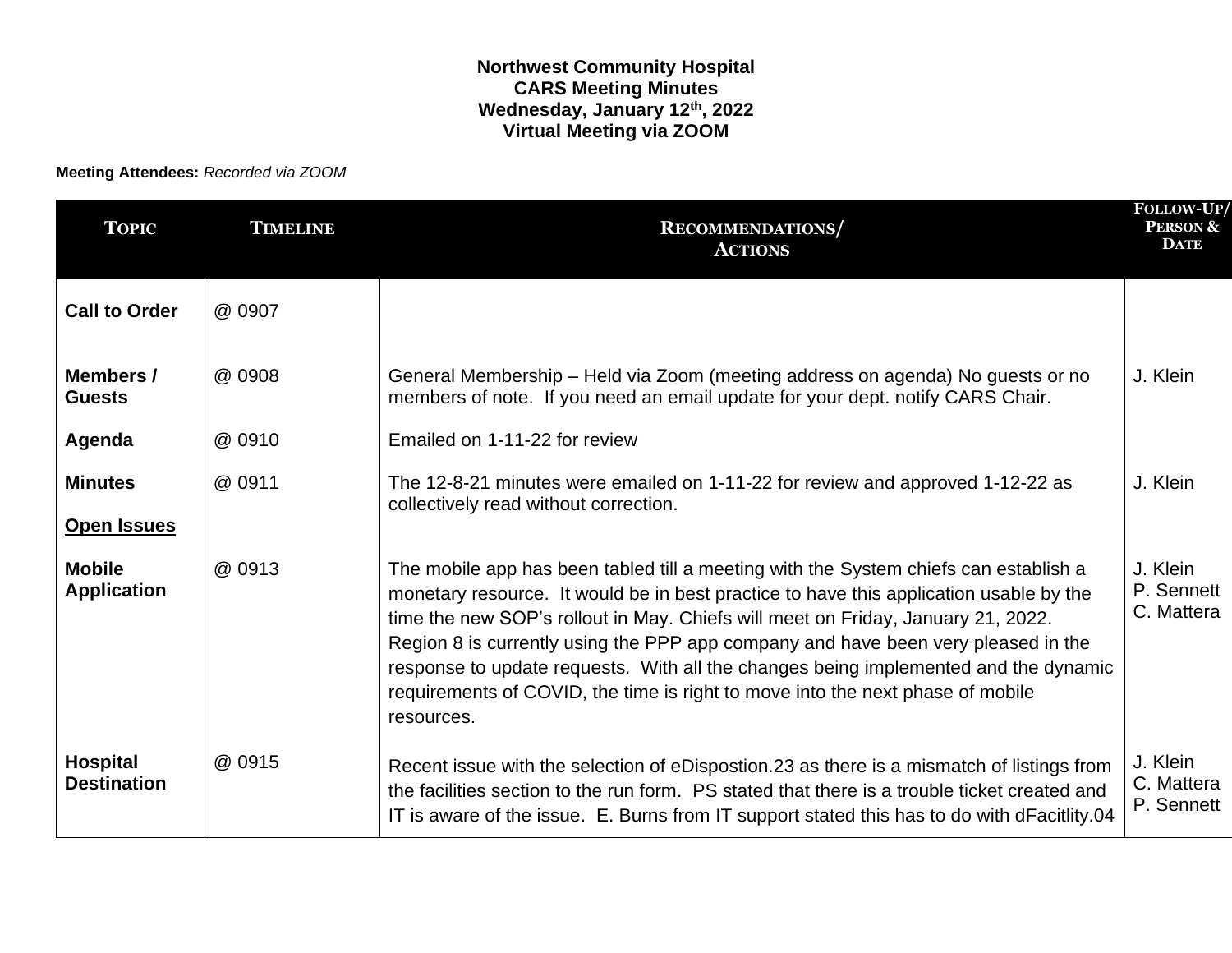|                                  |        | (under demographic). The State of Illinois had made some changes to this list in 2022.<br>We will target to adjust when updates to the hospital designations for specialty transport<br>situations (SOP's p. 116) rollout in May. C. Mattera to send a new update for this listing<br>so Sennett and Klein can tailor the change to dFacility.04.                                                                                                                                                                                                                                                                                        |                                                                                                                                                                                                                                                                               |                                    |
|----------------------------------|--------|------------------------------------------------------------------------------------------------------------------------------------------------------------------------------------------------------------------------------------------------------------------------------------------------------------------------------------------------------------------------------------------------------------------------------------------------------------------------------------------------------------------------------------------------------------------------------------------------------------------------------------------|-------------------------------------------------------------------------------------------------------------------------------------------------------------------------------------------------------------------------------------------------------------------------------|------------------------------------|
| <b>EMR</b>                       | @ 0924 | Request was made to make sure CARS is able to support the use of 1 Paramedic & 1<br>EMR without reporting error. PS looked into validation and found there was no<br>conflicting arguments regarding the crew member level. State rule requires 1 valid<br>formatted license number regardless of certification/license level.                                                                                                                                                                                                                                                                                                           |                                                                                                                                                                                                                                                                               | J. Klein<br>C. Mattera             |
| <b>Election</b><br><b>Notice</b> | @ 0928 | Nominations for elections to terms that have expired at the beginning of 2022:<br>Cars Chair $-$<br>J. Klein<br>J. Klein<br>Secretary -<br><b>Advisory –</b><br>J. Klein/M. Rill<br><b>Advisory Alt.</b> - Jeremy Sullivan<br>$Chiefs-$<br>J. Klein<br>Ryan Rache<br><b>PEMSC-</b><br>Social Media/Website Assit. - S. Parry by M. Rill (no other nomination recorded)<br>This will close out the nominations for the year 2022 and set the election for February<br>$9th$ , 2022<br>The Vice Chair term expires in 2023. M. Rill picked up the position for the rest of the<br>term. The Charter will be updated for 2022 respectively. | by M. Rill (no other nominations recorded)<br>by C. Mattera (Chair can opt to be the recorder)<br>by DEFAULT (no nominations made)<br>by J. Klein (no other nomination recorded)<br>by M. Hayden (no other nomination recorded)<br>by J. Klein (no other nomination recorded) | J. Klein<br>C. Mattera<br>J. Klein |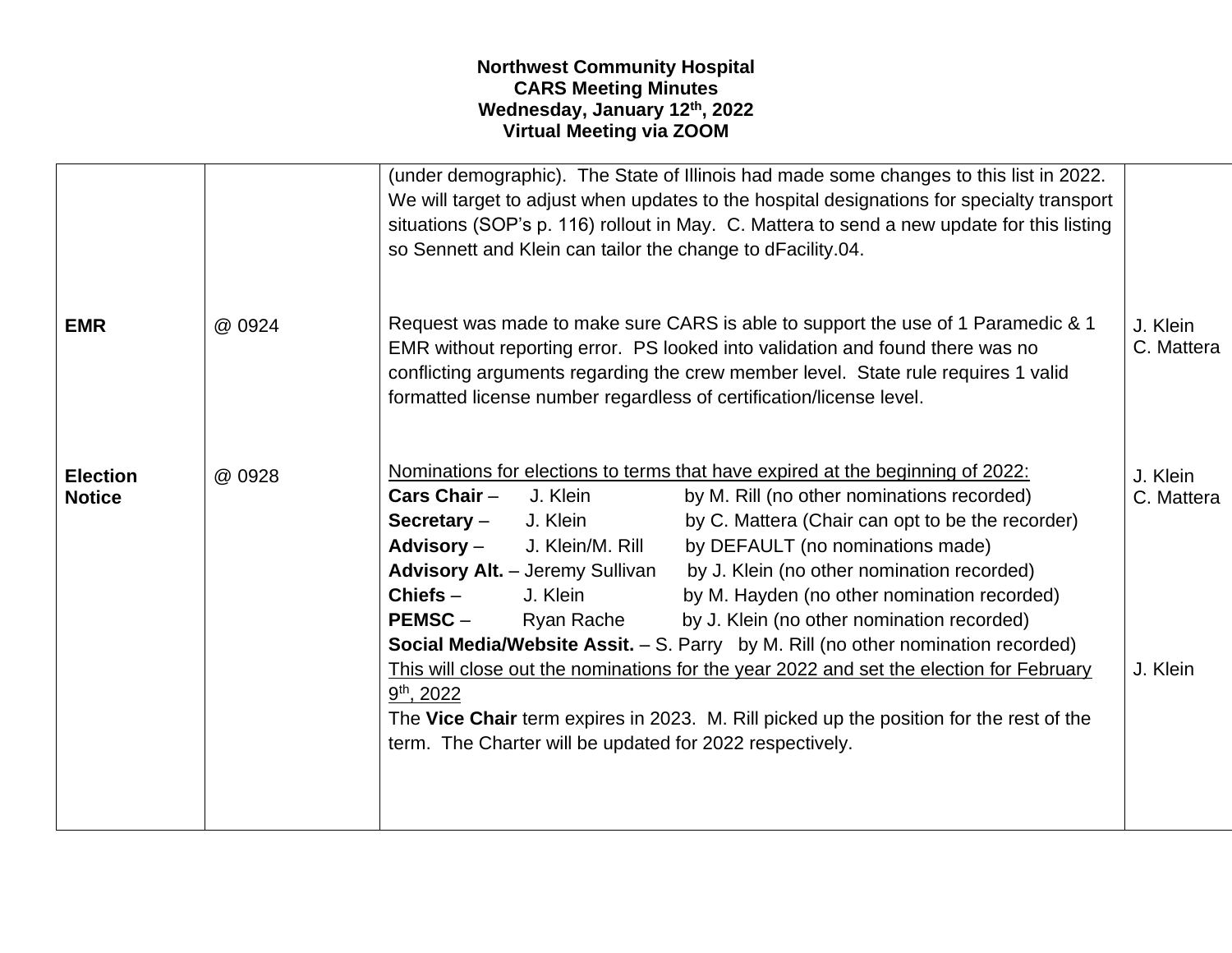| <b>Social Media</b>               | @ 0937 | Facebook has locked out the business account due to an email address conflict.<br>Facebook was not recognizing Sam P. generic email address as a real person resulting<br>in a frozen account.<br>CM asking Sam P. to help with committee compliance and website assistance. CM<br>wanted the website to be where all committee documents would be available for<br>reference. Sam P. agreed to help with being the website assistance.                                                                                                                                                                                                                                                                                                                                                                                                                 | S. Parry<br>C. Mattera                |
|-----------------------------------|--------|---------------------------------------------------------------------------------------------------------------------------------------------------------------------------------------------------------------------------------------------------------------------------------------------------------------------------------------------------------------------------------------------------------------------------------------------------------------------------------------------------------------------------------------------------------------------------------------------------------------------------------------------------------------------------------------------------------------------------------------------------------------------------------------------------------------------------------------------------------|---------------------------------------|
| <b>Merging</b><br><b>Accounts</b> | @ 0940 | The CARS Chair account had lost merging capabilities as of this meeting. PS was<br>asked if he could look into what had happened. He stated that all the permission levels<br>had not changed since losing the merge functionality. PS said that a degree of caution<br>should be used when merging accounts from other systems. CARS Chair is the only<br>account with level 1 system permissions next to PS. He did look into CARS Chair being<br>currently "Resource Hospital Admin." and asked if it should be "System Admin". J. Klein<br>agreed to setting it to the "System Admin." to enable the merging functionality. It is the<br>opinion the Chair that this function helps efficiency and enables users to use one login<br>when signing in to Elite. The end of this discussion resulted in CARS Chair resuming<br>merging functionality. | J. Klein<br>P. Sennett                |
| <b>Service Bridge</b>             | @ 0948 | The link for access to service bridge had been removed by IT at some point and J.<br>Brizzell had asked how to access the old platform. The address to access Service<br>Bridge is: https://www.goodsam.emsbridge.com Please bookmark this address for<br>future use. There is a new IT function to access old incidents. The name of this is<br>called VAULT. Where all old data is now being pushed to this service for an extra cost.<br>PS provided insight to IT as accessing old data is not chargeable under the current<br>contract. For this reason, Region 8/9 can still access Service Bridge. PS assured the<br>system that IT might move everyone to VAULT in the future but the Region 8/9 would<br>NOT be paying for it.                                                                                                                 | J. Klein<br>J. Brizzell<br>P. Sennett |